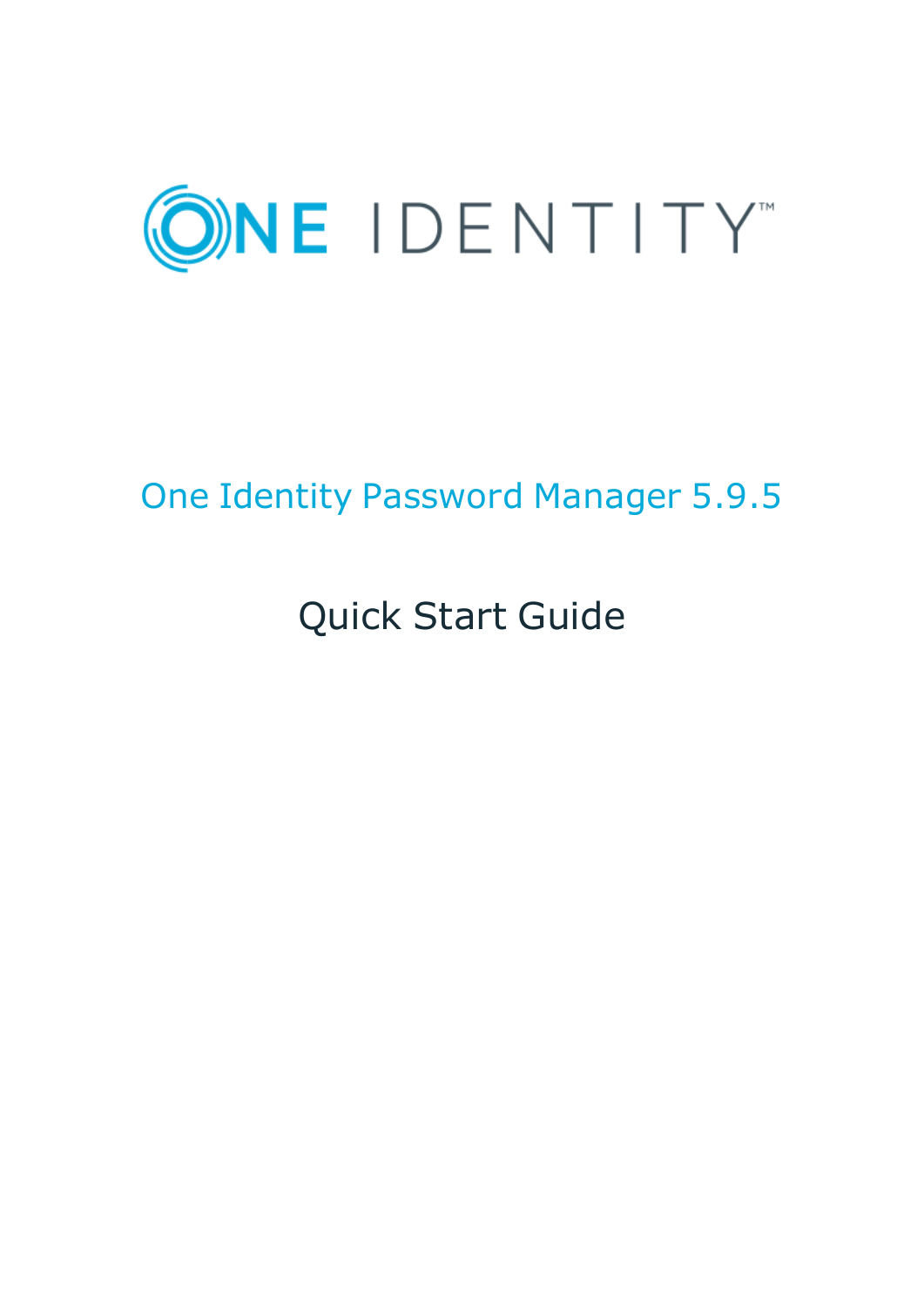#### **Copyright 2020 One Identity LLC.**

#### **ALL RIGHTS RESERVED.**

This guide contains proprietary information protected by copyright. The software described in this guide is furnished under a software license or nondisclosure agreement. This software may be used or copied only in accordance with the terms of the applicable agreement. No part of this guide may be reproduced or transmitted in any form or by any means, electronic or mechanical, including photocopying and recording for any purpose other than the purchaser's personal use without the written permission of One Identity LLC .

The information in this document is provided in connection with One Identity products. No license, express or implied, by estoppel or otherwise, to any intellectual property right is granted by this document or in connection with the sale of One Identity LLC products. EXCEPT AS SET FORTH IN THE TERMS AND CONDITIONS AS SPECIFIED IN THE LICENSE AGREEMENT FOR THIS PRODUCT, ONE IDENTITY ASSUMES NO LIABILITY WHATSOEVER AND DISCLAIMS ANY EXPRESS, IMPLIED OR STATUTORY WARRANTY RELATING TO ITS PRODUCTS INCLUDING, BUT NOT LIMITED TO, THE IMPLIED WARRANTY OF MERCHANTABILITY, FITNESS FOR A PARTICULAR PURPOSE, OR NON-INFRINGEMENT. IN NO EVENT SHALL ONE IDENTITY BE LIABLE FOR ANY DIRECT, INDIRECT, CONSEQUENTIAL, PUNITIVE, SPECIAL OR INCIDENTAL DAMAGES (INCLUDING, WITHOUT LIMITATION, DAMAGES FOR LOSS OF PROFITS, BUSINESS INTERRUPTION OR LOSS OF INFORMATION) ARISING OUT OF THE USE OR INABILITY TO USE THIS DOCUMENT, EVEN IF ONE IDENTITY HAS BEEN ADVISED OF THE POSSIBILITY OF SUCH DAMAGES. One Identity makes no representations or warranties with respect to the accuracy or completeness of the contents of this document and reserves the right to make changes to specifications and product descriptions at any time without notice. One Identity does not make any commitment to update the information contained in this document.

If you have any questions regarding your potential use of this material, contact:

One Identity LLC. Attn: LEGAL Dept 4 Polaris Way Aliso Viejo, CA 92656

Refer to our Web site ([http://www.OneIdentity.com](http://www.oneidentity.com/)) for regional and international office information.

#### **Patents**

One Identity is proud of our advanced technology. Patents and pending patents may apply to this product. For the most current information about applicable patents for this product, please visit our website at [http://www.OneIdentity.com/legal/patents.aspx](http://www.oneidentity.com/legal/patents.aspx).

#### **Trademarks**

One Identity and the One Identity logo are trademarks and registered trademarks of One Identity LLC. in the U.S.A. and other countries. For a complete list of One Identity trademarks, please visit our website at [www.OneIdentity.com/legal](http://www.oneidentity.com/legal). All other trademarks are the property of their respective owners.

#### **Legend**

- **WARNING: A WARNING icon indicates a potential for property damage, personal injury, or death.**
- **CAUTION: A CAUTION icon indicates potential damage to hardware or loss of data if instructions are not followed.**
- IMPORTANT, NOTE, TIP, MOBILE, or VIDEO: An information icon indicates supporting Œ information.

Password Manager Quick Start Guide Updated - November 2020 Version - 5.9.5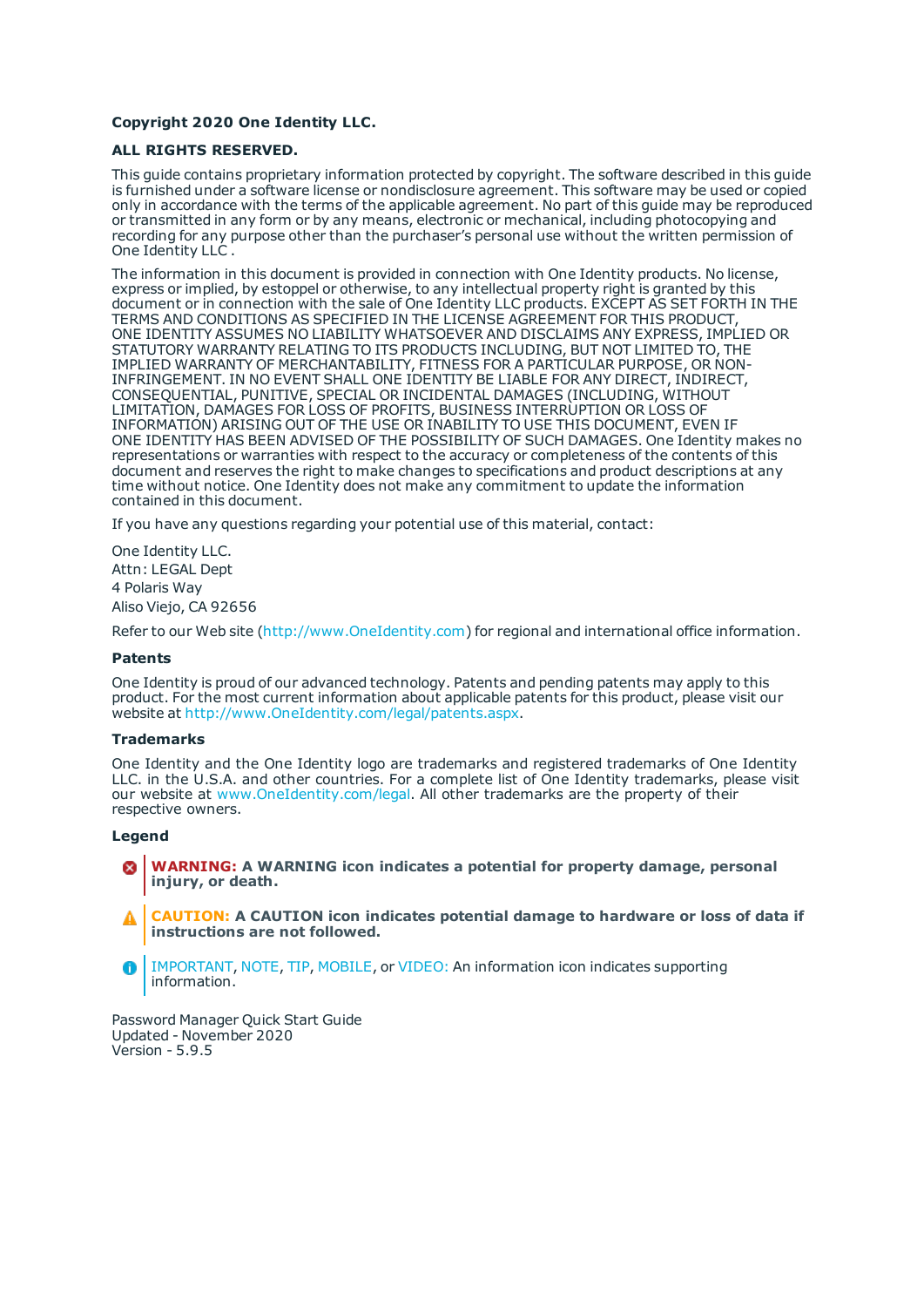### **Contents**

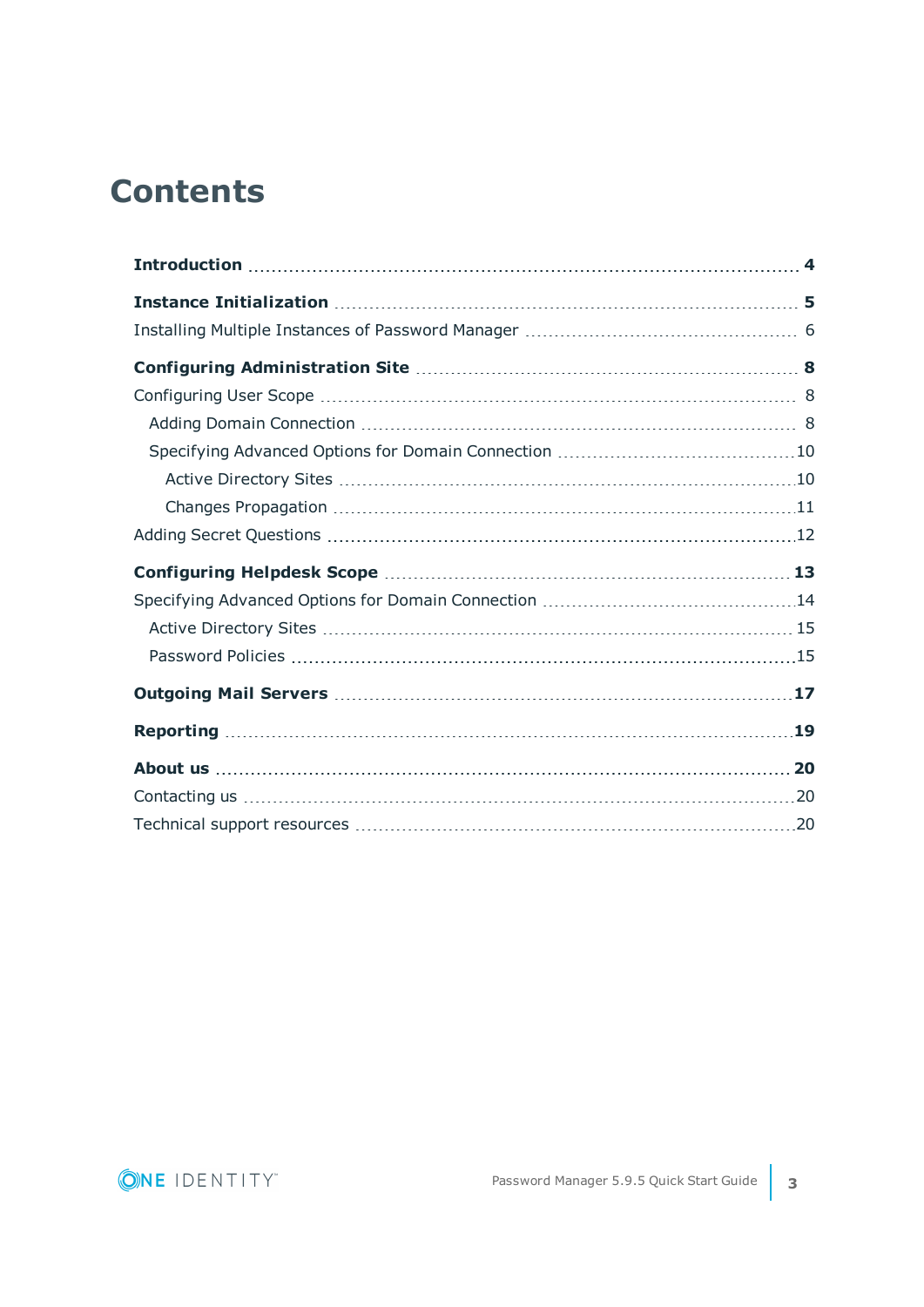## **Introduction**

<span id="page-3-0"></span>This guide is intended to assist in the initial configuration of Password Manager. For complete configuration options, see the Password Manager Administrator Guide or the How To Guide.

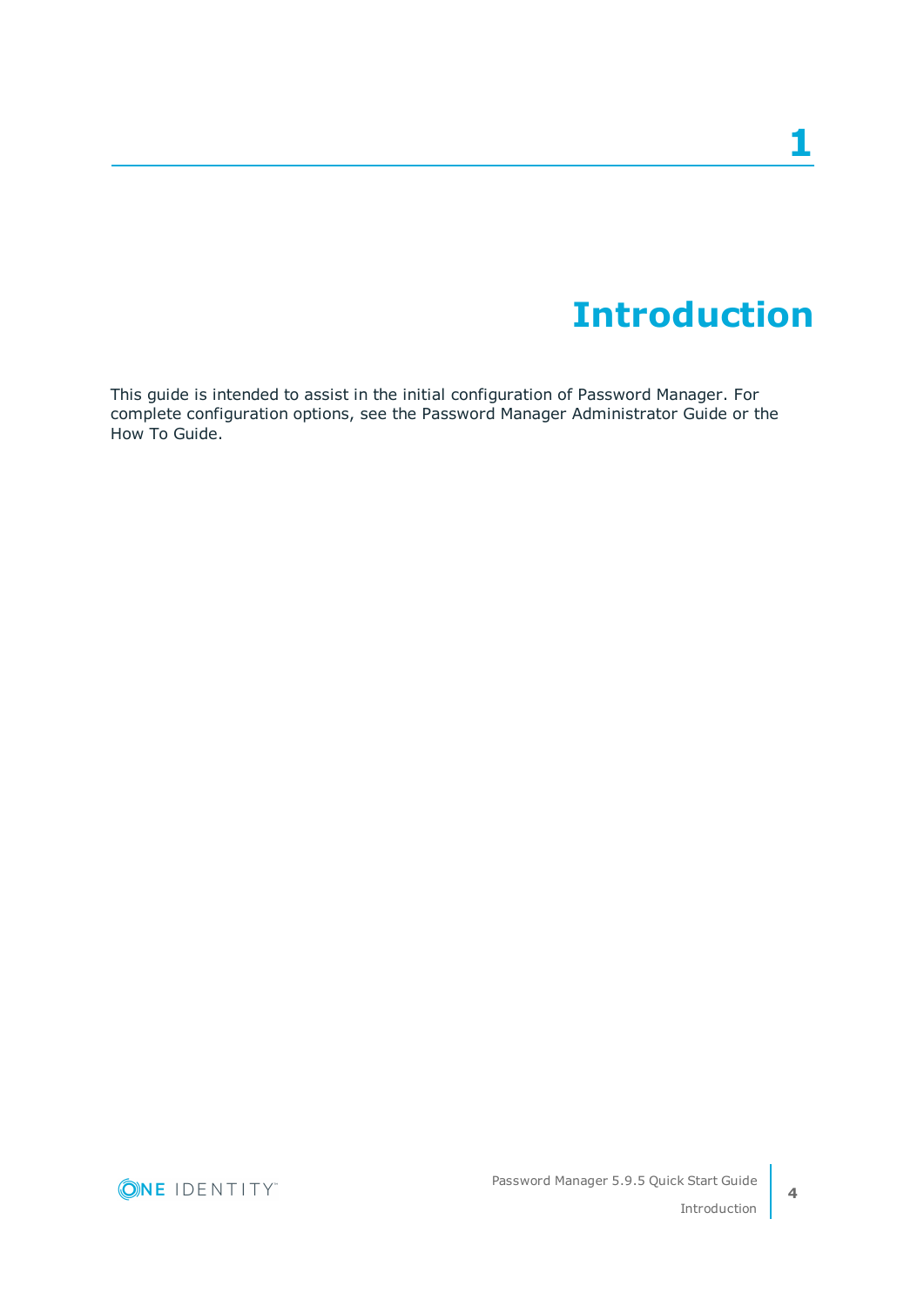## **Instance Initialization**

<span id="page-4-0"></span>After installing Password Manager, you have to initialize it. After initializing, you can configure the Management policies with the user and helpdesk scopes, Questions and Answers policy and workflow configuration. When initializing a Password Manager instance, you can choose one of the two options: create a unique instance or a replica of an existing instance. When you create the replica of the existing instance, the new instance shares its entire configuration with the existing instance. Password Manager instances sharing the same configuration are referred to as a Password Manager realm. For more information about Password Manager realms, see Installing Multiple [Instances](#page-5-0) of Password Manager.

#### *To initialize Password Manager instance*

- 1. Open the Administration site by entering the following address: http (s)://<ComputerName>/PMAdmin, where <ComputerName> is the name of the computer on which Password Manager is installed. The **Instance Initialization** page will be displayed automatically.
- 2. On the **Instance Initialization** page, select one of the following options, depending on what type of instance you want to create:
	- **. Unique instance**. Creates a new instance.
	- **. Replica of existing instance.** Joins a new instance to a Password Manager realm.
- 3. If you have selected the option **Replica of an existing instance**, follow the instructions provided later in the section Installing Multiple [Instances](#page-5-0) of [Password](#page-5-0) Manager.
- 4. If you have selected the option **Unique instance**, under **Service connection settings**, specify the following:
	- <sup>l</sup> **Certificate name.** Select the certificate that was issued for the computer running the Password Manager Service. If you decide to install the Self-Service and Helpdesk sites separately from the Password Manager Service, it is recommended to replace the built-in certificate that is used to encrypt traffic between the Service and the sites. For more information, see the Administrator Guide.
	- <sup>l</sup> **Port number.** Specify the port that the Self-Service and Helpdesk sites will use to connect to the Password Manager Service. By default, port 8081 is used.

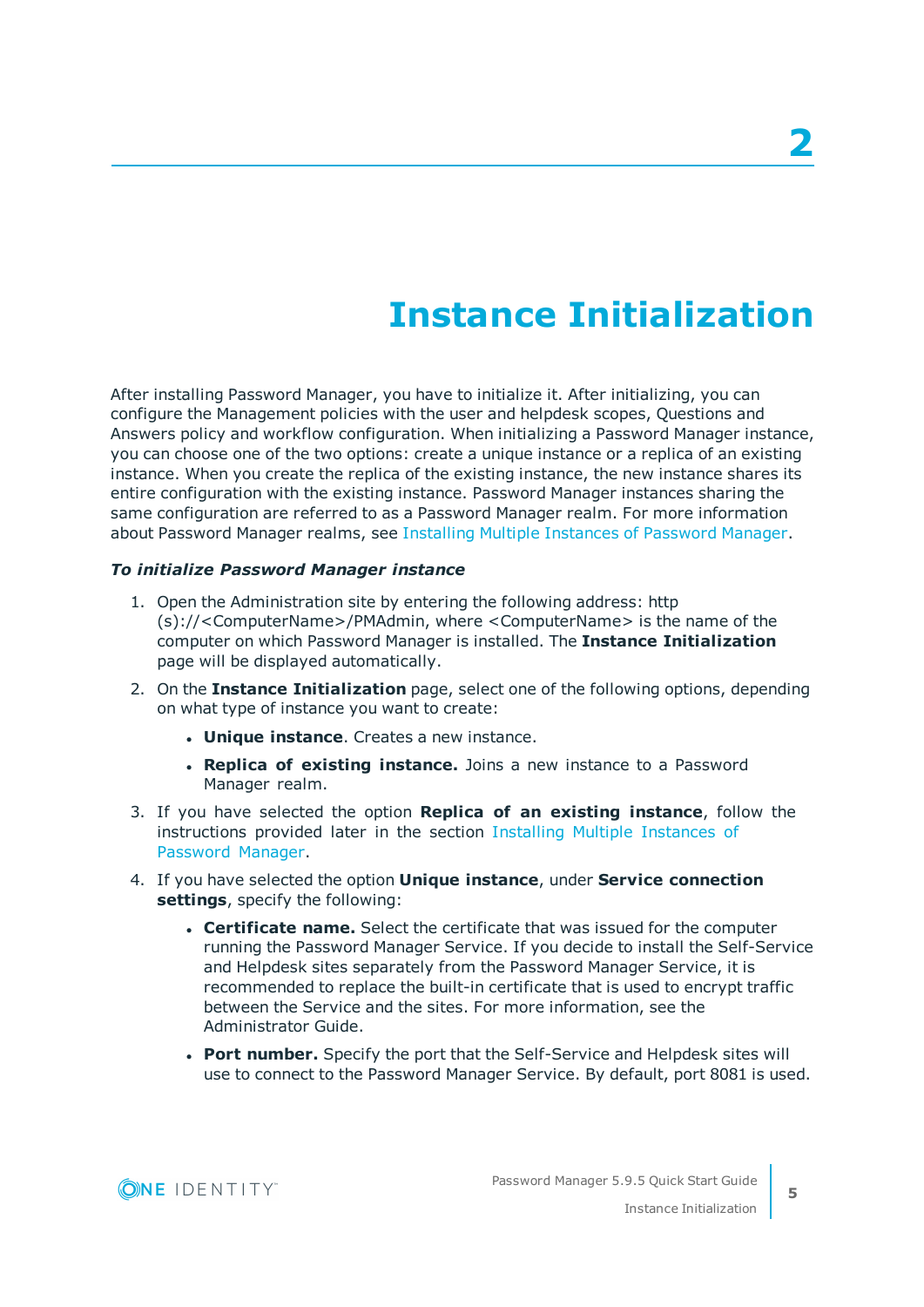- 5. Under **Advanced settings**, specifying the following:
	- **Encryption algorithm.** Specify the encryption algorithm that will be used to encrypt users' answers to secret questions and other security sensitive information. You can select from two options: Triple DES and AES. By default, Password Manager uses Triple DES algorithm to encrypt data. Note, that users' answers will be encrypted if the "Store answers using reversible encryption" option is selected in the Q&A Profile settings. Otherwise, the answers will be hashed.
	- <sup>l</sup> **Encryption key length.** Specify whether a 192-bit or 256-bit encryption key will be used.
	- **Hashing algorithm.** Specify the hashing algorithm that will be used to hash users' answers to secret questions. The following algorithms are available: MD5 and SHA-256. By default, Password Manager uses SHA-256 hashing algorithm. Password Manager will hash users' answers if "**Store answers using reversible encryption"** option is not selected in the Q&A Profile settings**.**
	- <sup>l</sup> **Store user's Questions and Answers profile in the following attribute of user's account in Active Directory**. In the text box below, type the attribute name that will be used for storing Q&A profile data. By default, Password Manager stores Q&A profile data in the comment attribute of each user's account and configuration data in the comment attribute of a configuration storage account, which is automatically created when installing Password Manager.
- <span id="page-5-0"></span>6. Click **Save** to complete instance initialization.

### **Installing Multiple Instances of Password Manager**

Several Password Manager instances sharing common configuration are referred to as a realm. A realm is a group of Password Manager Service instances sharing all settings and having the same set of Management Policies, that is, the same user and helpdesk scopes, Q&A policy, and workflow settings. Password Manager realms provide for enhanced availability and fault tolerance.

**O** | IMPORTANT: It is not recommended to edit Password Manager settings simultaneously on multiple instances belonging to one realm. Simultaneous modification of settings on multiple Password Manager instances may cause data loss.

#### *To create a Password Manager Realm*

- 1. Export a configuration file from the instance belonging to the target realm.
	- To export instance settings to the configuration file, connect to the Administration site of the instance belonging to the target realm.

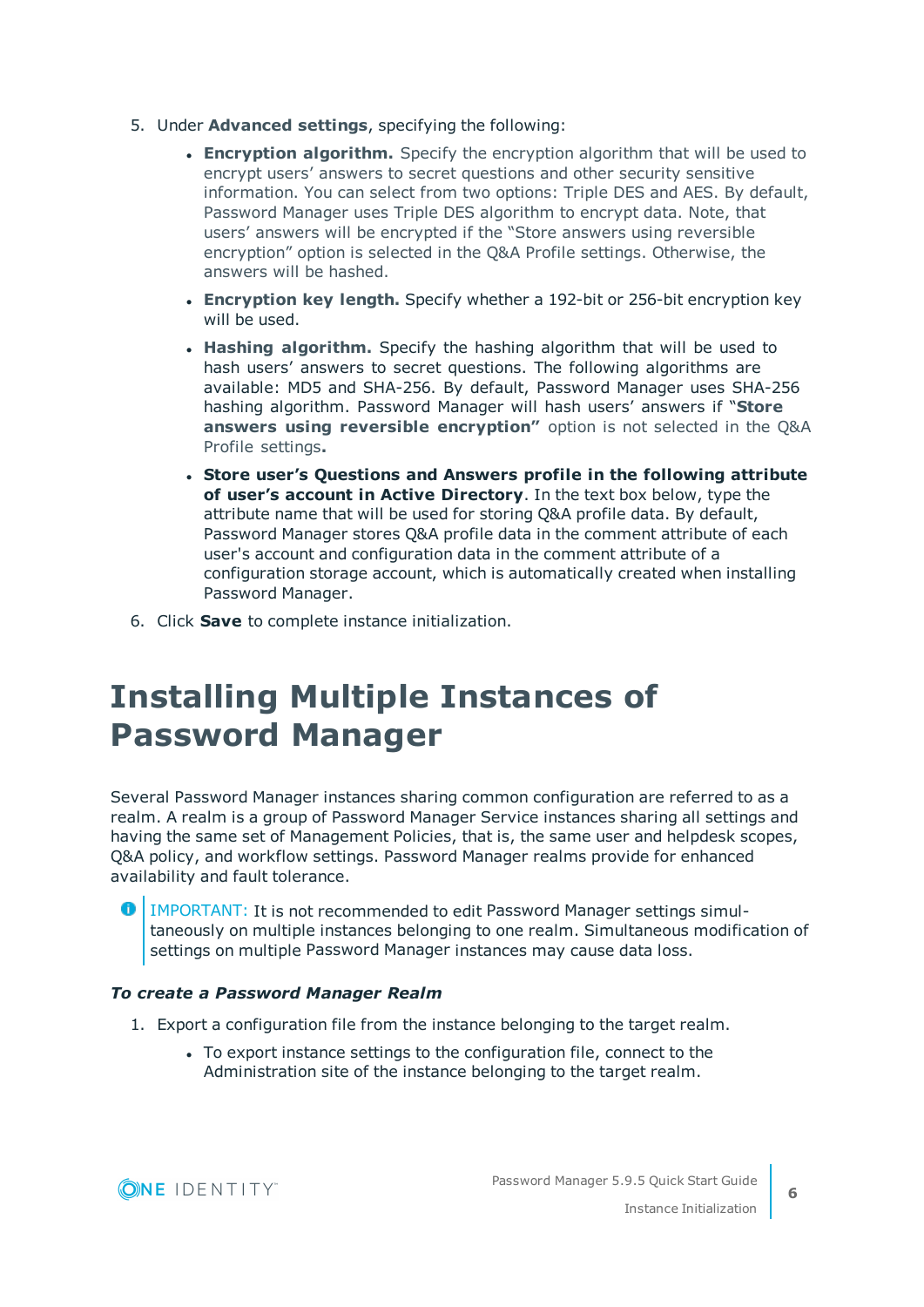- <sup>l</sup> On the menu bar, click **General Settings**, then click **Import/Export**.
- <sup>l</sup> On the **Import/Export Configuration Settings** page, select the **Export configuration settings** option and click **Export** to save the configuration file.
	- **O** IMPORTANT: Remember the password that is generated while exporting the configuration file. You should enter this password when importing the configuration file for a new instance you want to join to the target realm.
- 2. Install a new Password Manager instance by running **Password Manager x64** from the installation CD autorun window.
- 3. Open the Administration site by entering the following address: http (s)://<ComputerName>/PMAdmin, where <ComputerName> is the name of the computer on which Password Manager is installed. On the **Instance Initialization** page, select the **Replica of existing instance** option.
- 4. Click **Upload** to select the configuration file that you exported from the instance belonging to the target realm.
- 5. Enter the password to the configuration file and click **Save**.

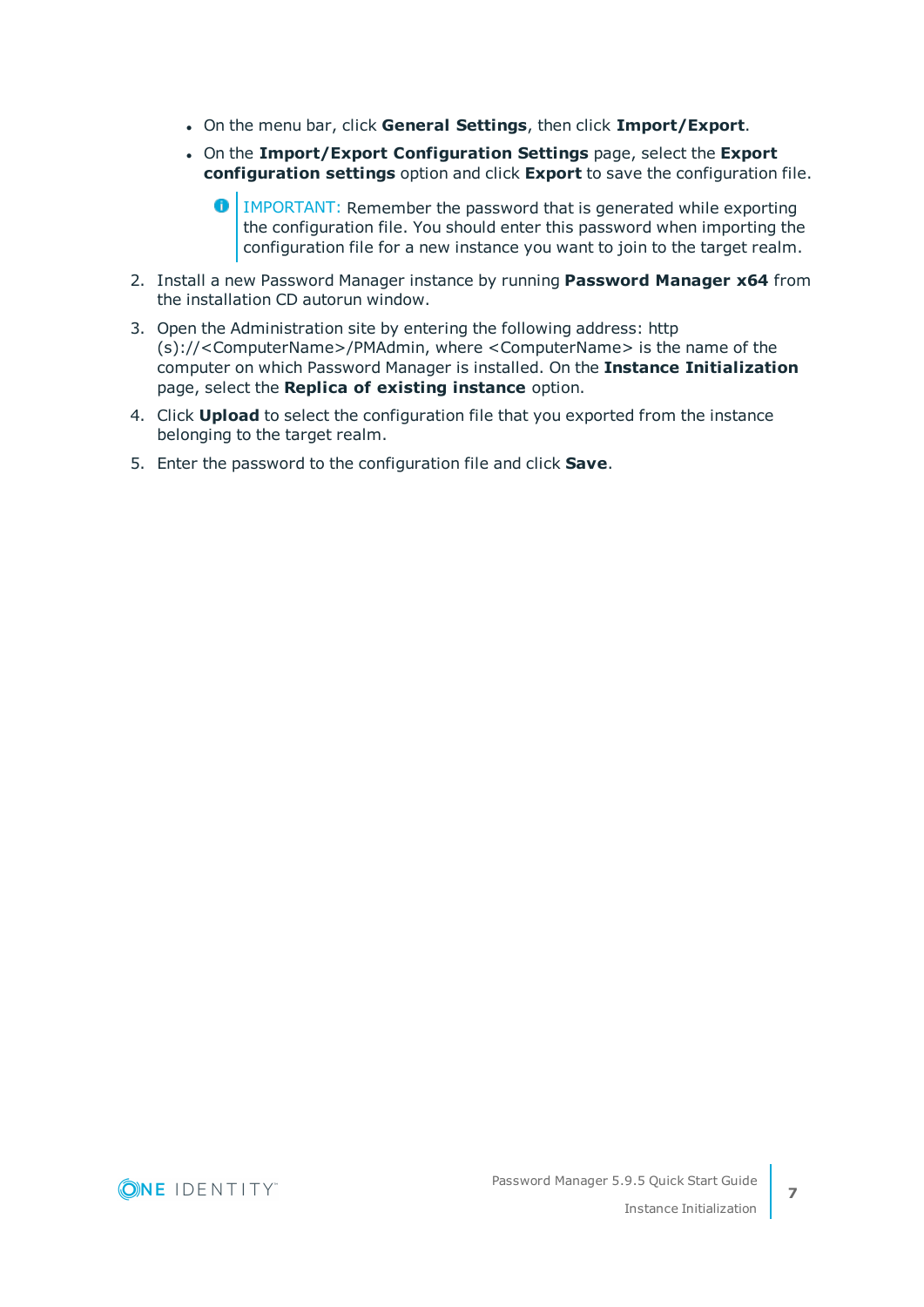# <span id="page-7-0"></span>**Configuring Administration Site**

After initializing the Administration site, you need to configure the default Management Policy.

The required settings you need to configure for the Management Policy are user scope, secret questions, helpdesk scope, domain connection, and configure notification.

### <span id="page-7-1"></span>**Configuring User Scope**

To configure the user scope, add one or more domain connections. Domain connections created for the user scope can also be used in the helpdesk scope and password policies. The same domain connection can be used in different Management Policies. Wherever you create a domain connection, you can use it elsewhere, that is, a domain connection configured for password policies can be used in the helpdesk scope.

### <span id="page-7-2"></span>**Adding Domain Connection**

#### *To add a domain connection*

- 1. Open the Administration site by entering the Administration site URL in the address bar of your browser. By default, the URL is http(s)://<ComputerName>/PMAdmin, where <ComputerName> is the name of the computer on which Password Manager is installed.
- 2. On the Administration site, select the Management Policy you want to configure and click the **User Scope** link.
- 3. On the **User Scope** page, click **Add domain connection**.
- 4. If domain connections already exist, select a domain connection from the list. If you want to create a new connection, click **Add domain connection**.
- 5. If you selected to create the new domain connection, in the **Add New Domain Connection** dialog, configure access to the domain by doing the following:

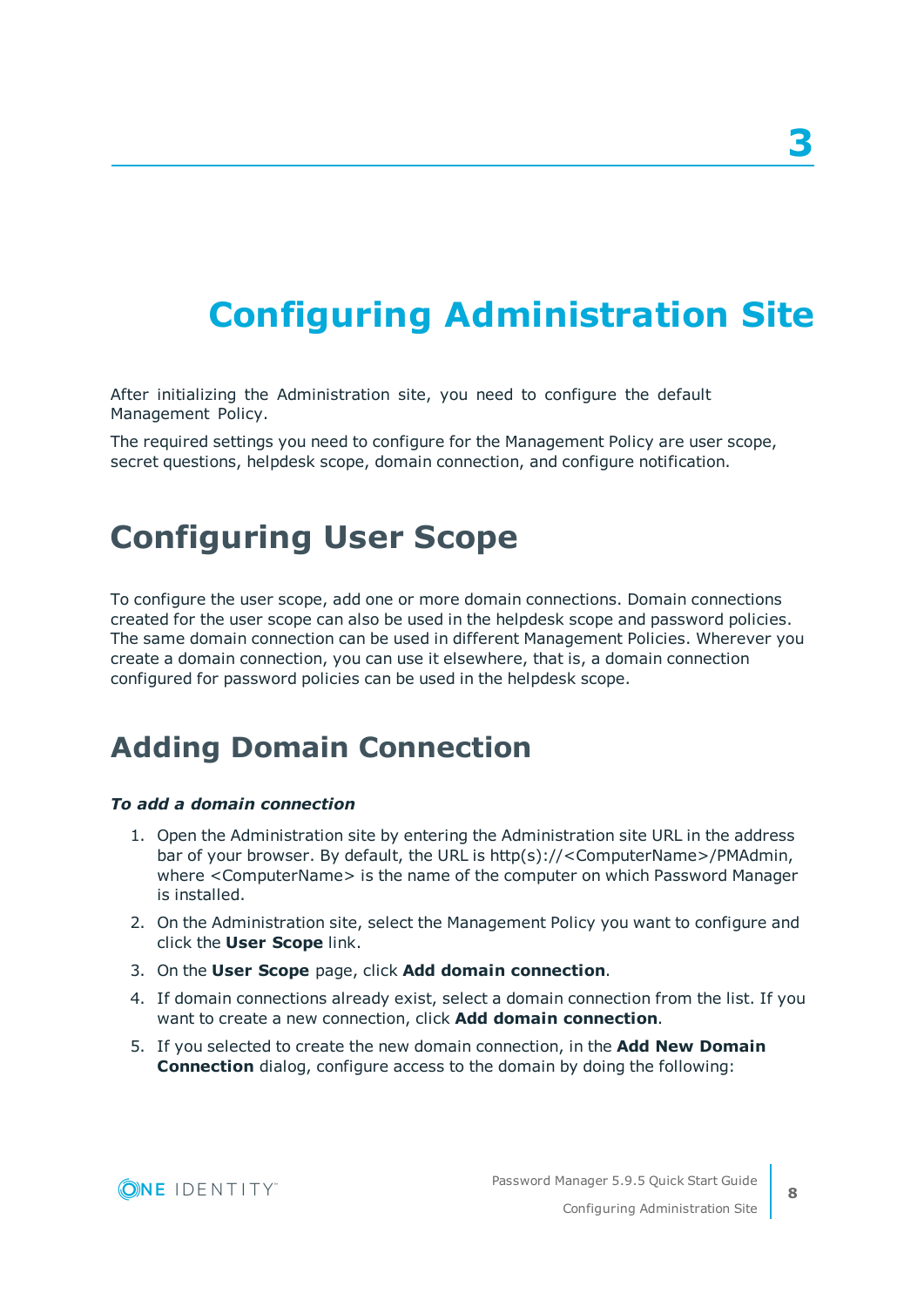- **In the Domain name** text box, type the name of the domain that you want to register with Password Manager.
- <sup>l</sup> In the **Domain alias** text box, type the alias for the domain which will be used to address the domain on the Self-Service site.
- To have Password Manager access the managed domain using the Password Manager Service account, select **Password Manager Service account**. Otherwise, select **Domain management account**, and then enter user name and password for the domain management account. Note, that if Password Manager Service account is used to access the domain, it should have the same permissions as the domain management account.
- 6. Click **Save**.
- **O** NOTE: When you add a domain to the user scope, the group "Domain Users" from this domain is automatically included in the user scope.

After adding a domain connection to the user scope, you need to specify groups from the domain that will be able to access the Self-Service site. By default, the group "Domain Users" is included in the scope when you add the domain connection to the user scope. You can also restrict some domain groups from accessing the Self-Service site.

NOTE: Only Global Security groups can be added. Distribution groups are not supported.

#### *To specify groups or OUs that are allowed to access the Self-Service site*

- 1. On the Administration site, select the Management Policy you want to configure and click the **User Scope** link.
- 2. On the **User Scope** page, select the domain connection for which you want to specify groups or OUs and click **Edit**.
- 3. Do the following:
	- <sup>l</sup> To specify the groups, click **Add** under **Groups allowed access to the Self-Service site**.
	- <sup>l</sup> To specify the OUs, click **Add** under **Organizational units allowed access to the Self-Service site**.
- 4. Click **Save**.

#### *To specify groups or OUs that are denied access to the Self-Service site*

- 1. On the Administration site, select the Management Policy you want to configure and click the **User Scope** link.
- 2. On the **User Scope** page, select the domain connection for which you want to specify groups or OUs and click **Edit**.
- 3. Do the following:
	- <sup>l</sup> To specify the groups, click **Add** under **Groups denied access to the Self-Service site**.

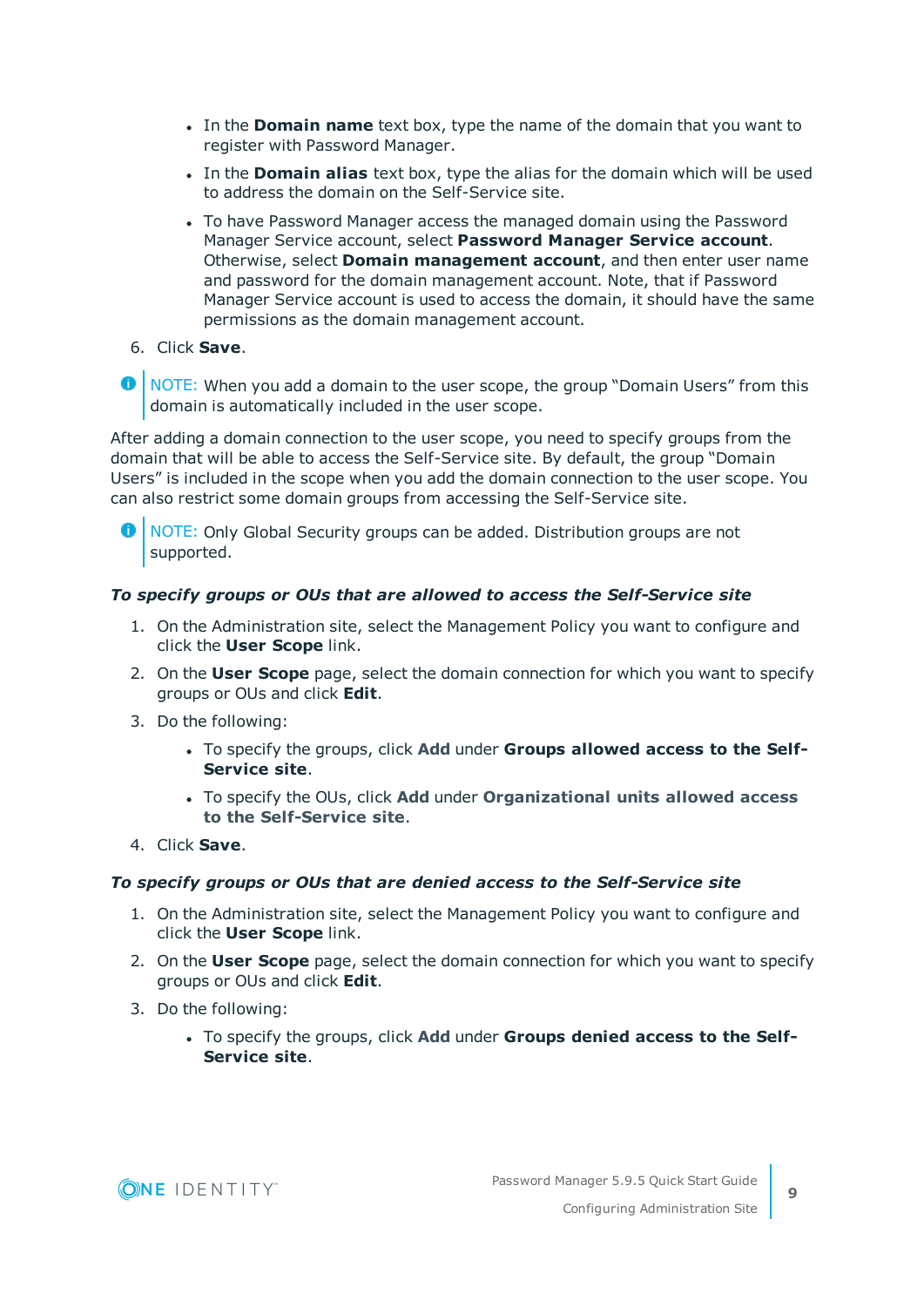- <sup>l</sup> To specify the OUs, click **Add** under **Organizational units denied access to the Self-Service site**.
- <span id="page-9-0"></span>4. Click **Save**.

### **Specifying Advanced Options for Domain Connection**

After you have created a domain connection, you can specify advanced settings for the connection: domain controllers and Active Directory sites of the managed domain.

#### *To specify domain controllers*

- 1. On the Administration site, select the Management Policy you want to configure and click the **User Scope** link.
- 2. On the **User Scope** page, select the domain connection for which you want to specify domain controllers and click **Edit**.
- 3. On the **User Scope Settings for #Domain#** page, click **Edit**.
- 4. On the **Advanced settings** tab of the **Edit Domain Connection** dialog, click **Add** under the domain controllers table and select required domain controllers, and click **Add**.
- 5. Click **Save** and select how you want to apply the updated settings. You can either apply the new settings for this user scope only, or everywhere where this domain connection is used.

### <span id="page-9-1"></span>**Active Directory Sites**

By specifying Active Directory sites in the domain connection settings you select the site in which you want Password Manager to replicate changes as soon as they occur in other sites. This reduces downtime that users may experience when your environment has several Active Directory sites and changes do not get immediately replicated between the sites.

#### *To specify Active Directory sites*

- 1. On the Administration site, select the Management Policy you want to configure and click the **User Scope** link.
- 2. On the **User Scope** page, select the domain connection for which you want to specify Active Directory sites and click **Edit**.
- 3. On the **User Scope Settings for #Domain#** page, click **Edit**.
- 4. On the **Advanced Options** tab of the **Edit Domain Connection** dialog, click **Add** under the Active Directory sites table, select required sites, and click **Add**. You can

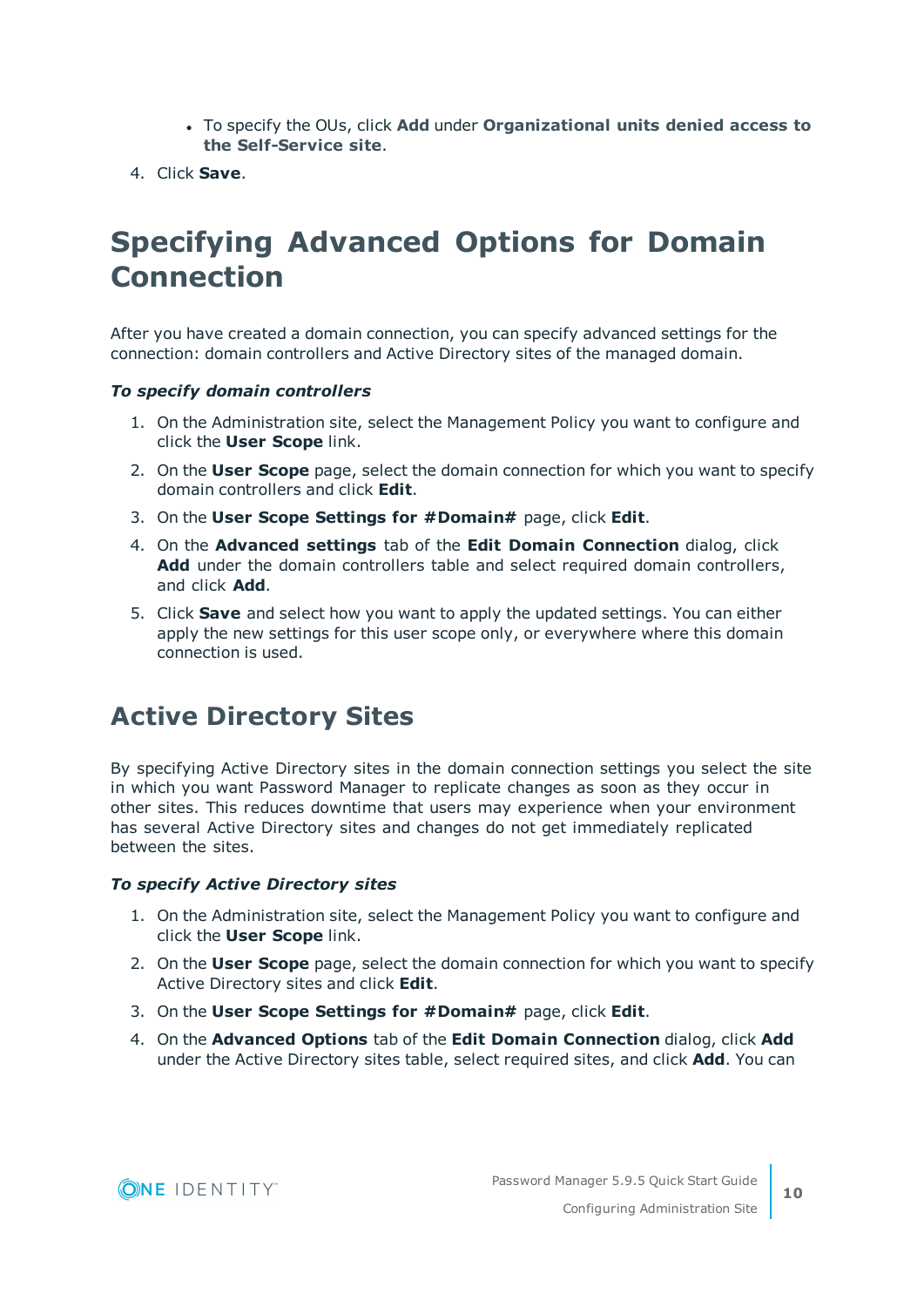use the autofill option to automatically populate the table with all available sites from the current domain.

5. Click **Save** and select how you want to apply the updated settings. You can either apply the new settings for this user scope only, or everywhere where this domain connection is used.

### <span id="page-10-0"></span>**Changes Propagation**

After you specify the Active Directory sites in which you want to push changes, you can also select what kind of changes to propagate. The following options are available:

- Propagate changes related to the user's account in Active Directory
- Propagate changes related to the user's Questions and Answers profile
- Propagate password-related changes

#### *To add domain connection*

- 1. On the home page of the Administration site, click the **General Settings|Domain Connections** tab.
- 2. Click **Add domain connection** to add a domain connection.
- 3. In the **Add New Domain Connection** dialog, configure the following options:
	- In the **Domain name** text box, type in the name of the domain that you want to add.
	- <sup>l</sup> In the **Domain alias** text box, type the alias for the domain which will be used to address the domain on the Self-Service site. This field is required because you can use the domain connection in the user scope.
	- To have Password Manager access the domain using the Password Manager Service account, click **Password Manager Service account**. Otherwise, click **Specified user name and password** and then enter user name and password in the corresponding text boxes. Note, that the selected account should have the required permissions.
- 4. Click **Save.**

**O** | IMPORTANT: After you create a domain connection on the General Settings | Domain Connections tab, you can use it in the user scope, helpdesk scope and password policies by selecting the connection in the **Add Domain Connection** dialog on the corresponding page of the Administration site. For example, to use the domain connection in the user scope of your Management Policy, open the user scope of this Management Policy, click **Add domain connection**, and select the corresponding connection from the list.

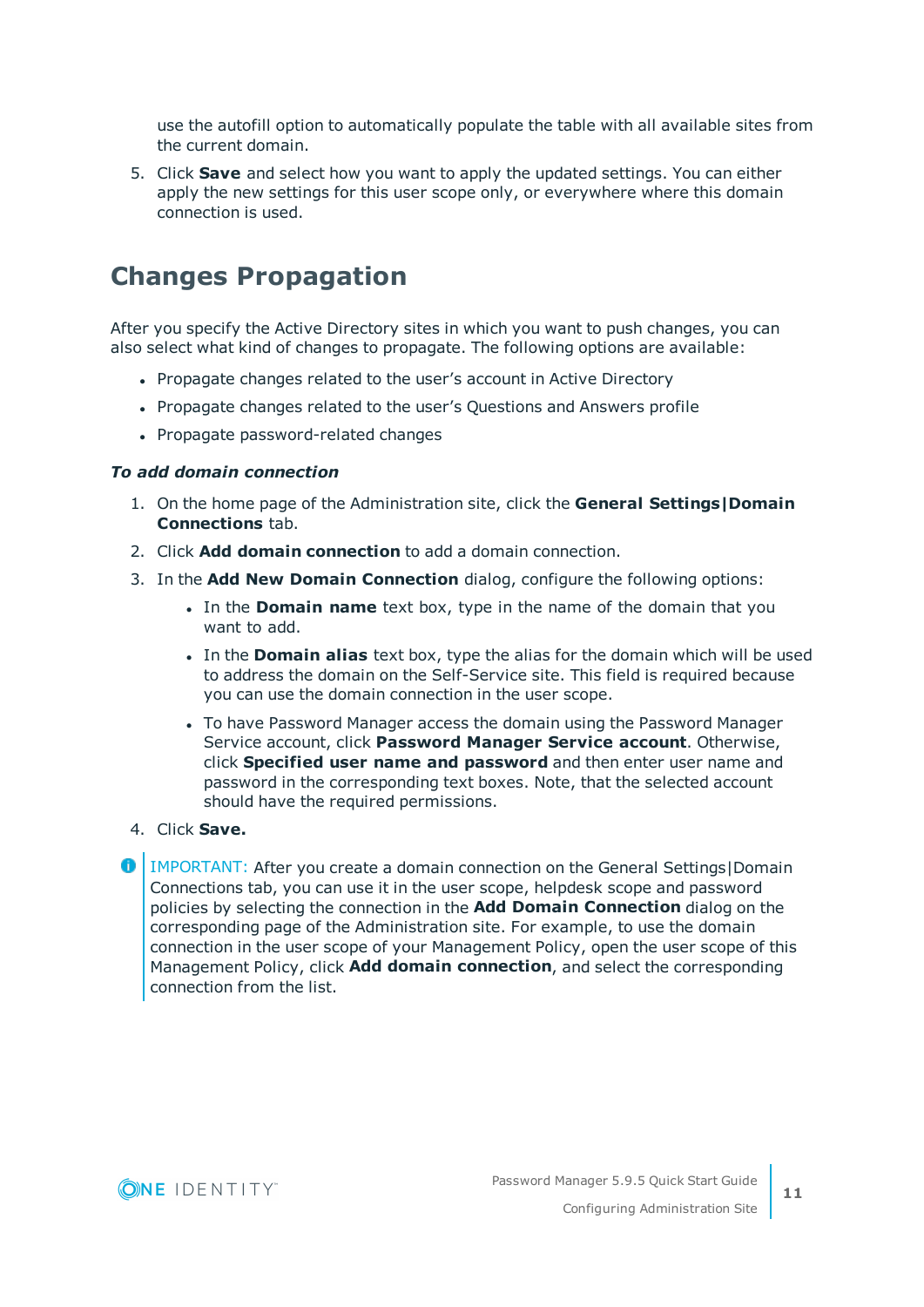## <span id="page-11-0"></span>**Adding Secret Questions**

Secret questions are the main part of the Questions and Answers policy that allows authenticating users on the Self-Service site before users can perform any selfservice tasks.

#### *To create secret questions in the default language*

- 1. Open the Administration site by typing the Administration site URL in the address bar of your Web browser. By default, the URL is http(s)://<*ComputerName*>/PMAdmin/.
- 2. On the Administration site home page, click the **Add secret questions** link under the Management Policy you want to configure.
- 3. On the **Configure Questions and Answers Policy** page, select the default language for secret questions by clicking the language link in the **Default language** option.
- 4. Under **Question List,** click the **Edit questions** link to specify mandatory, optional and helpdesk questions in the default language.
- 5. In the **Edit Questions in the Default Language** dialog box, specify mandatory, optional and helpdesk questions.
- 6. Change questions' order by clicking the appropriate links.
- 7. Click **Save** to save the questions and close the dialog box.
	- 0 NOTE: Modifying a question list does not affect existing personal Questions or Answers profiles unless the users have to update their profiles as a result of the enforcement rules that require users to update Q&A profiles when the question list is modified. For more information on the enforcement rules, see the Administrator Guide.



**12**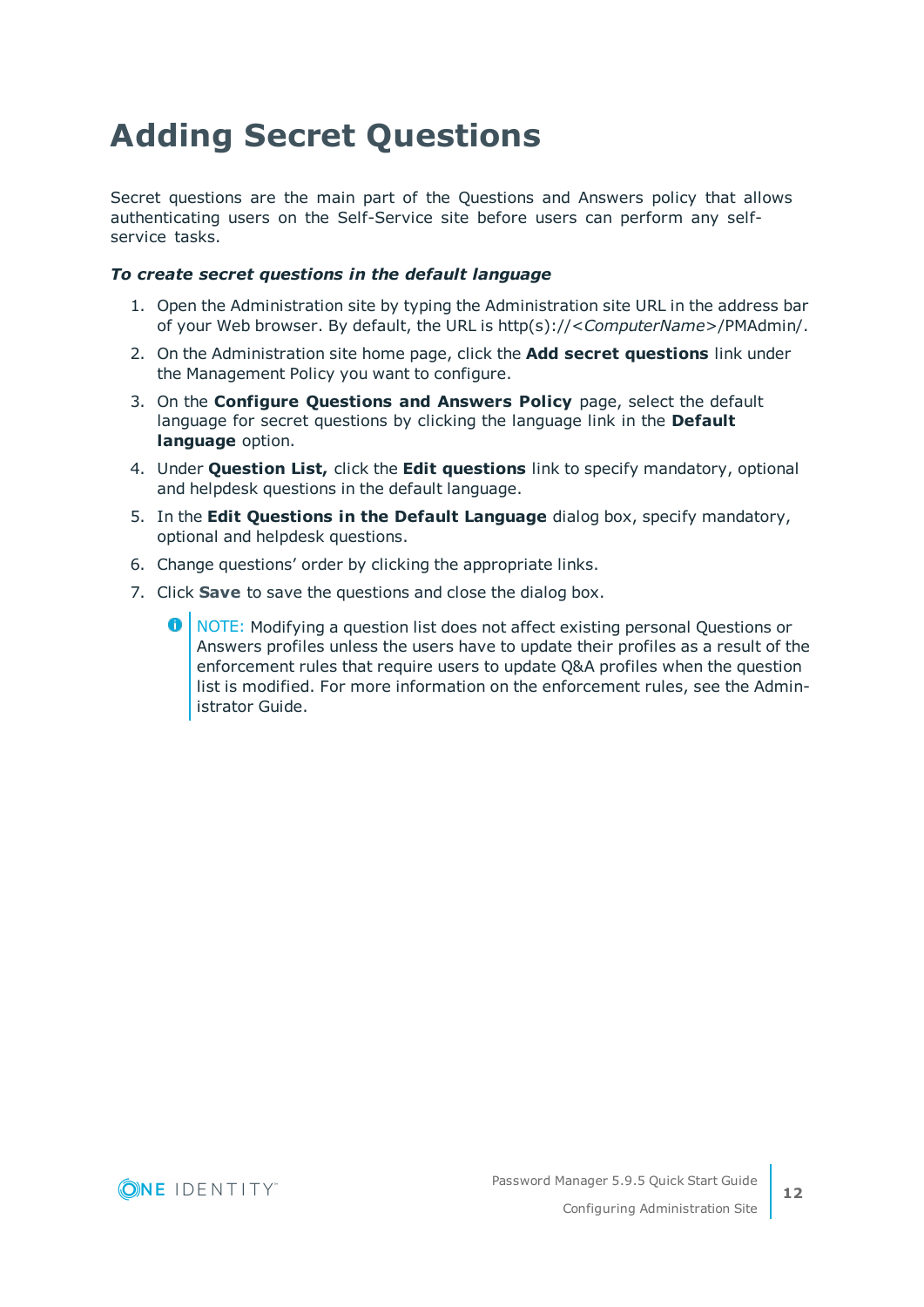# **Configuring Helpdesk Scope**

<span id="page-12-0"></span>To configure a helpdesk scope, you need to add a domain connection to the scope at first, and then specify groups from the selected domain. By configuring the helpdesk scope you select groups of helpdesk operators who will have access to the Helpdesk site. The Helpdesk site handles typical tasks performed by helpdesk operators, such as resetting passwords, unlocking user accounts, assigning temporary passcodes, and others. Members of the helpdesk scope are allowed to access the Helpdesk site and manage users from the user scope of the same Management Policy only. You can also restrict groups of helpdesk operators from accessing the Helpdesk site.

#### *To add domain connection*

- 1. Open the Administration site by entering the Administration site URL in the in the address bar of your browser. By default, the URL is http://<ComputerName>/PMAdmin, where <ComputerName> is the name of the computer on which Password Manager is installed.
- 2. On the Administration site, select the Management Policy you want to configure and click the **Helpdesk Scope** link.
- 3. On the **Helpdesk Scope** page, click **Add domain connection**.
- 4. If domain connections already exist, select a domain connection from the list. If you want to create a new connection, click **Add domain connection**.
- 5. If you selected to create the new domain connection, in the **Add New Domain Connection** dialog, configure the following options:
	- **.** In the **Domain name** text box, type in the name of the domain that you want to add to the helpdesk scope.
	- <sup>l</sup> In the **Domain alias** text box, type the alias for the domain which will be used to address the domain on the Self-Service site. This field is required because you can reuse the domain connection in the user scope.
	- To have Password Manager access the domain using the Password Manager Service account, click **Password Manager Service account**. Otherwise, click **Domain management account**, and then enter user name and password for the domain management account. Note, that if Password Manager Service account is used to access the domain, it should have the same permissions as the domain management account.
- 6. Click **Save**.

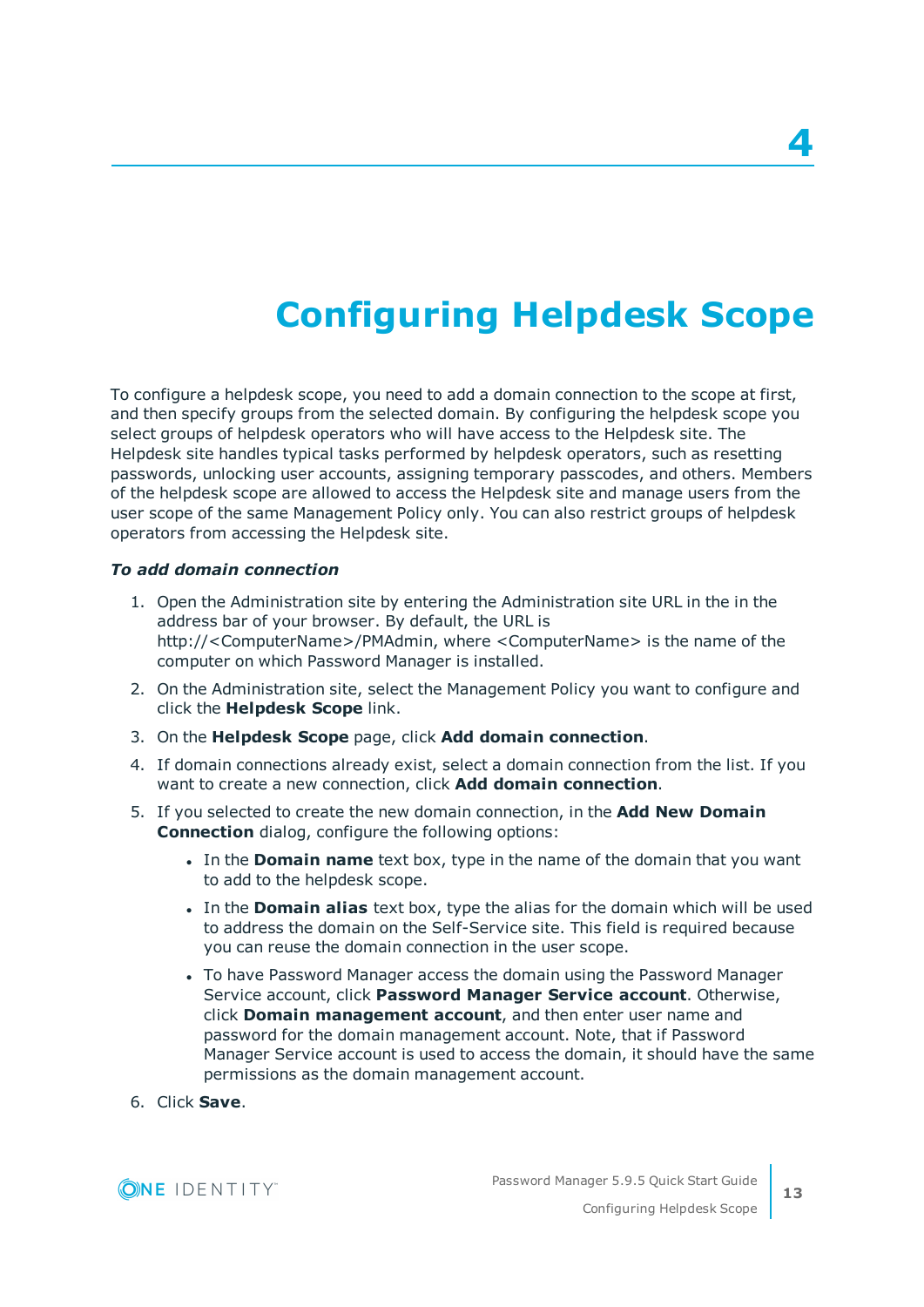#### *To specify groups or OUs that are allowed to access the Helpdesk site*

- 1. On the Administration site, select the Management Policy you want to configure and click the **Helpdesk Scope** link.
- 2. On the **Helpdesk Scope** page, select the domain connection for which you want to specify groups or OUs and click **Edit**.
- 3. Do the following:
	- <sup>l</sup> To specify the groups, click **Add** under **Groups allowed access to the Helpdesk site**.
	- <sup>l</sup> To specify the OUs, click **Add** under **Organizational units allowed access to the Helpdesk site**.
- 4. Click **Save**.

#### *To specify groups or OUs that are denied access to the Helpdesk site*

- 1. On the Administration site, select the Management Policy you want to configure and click the **Helpdesk Scope** link.
- 2. On the **Helpdesk Scope** page, select the domain connection for which you want to specify groups or OUs and click **Edit**.
- 3. Do the following:
	- <sup>l</sup> To specify the groups, click **Add** under **Groups denied access to the Helpdesk site**.
	- <sup>l</sup> To specify the OUs, click **Add** under **Organizational units denied access to the Helpdesk site**.
- <span id="page-13-0"></span>4. Click **Save.**

### **Specifying Advanced Options for Domain Connection**

After you have created a domain connection, you can specify advanced settings for the connection: domain controllers and Active Directory sites of the managed domain.

#### *To specify domain controllers*

- 1. On the Administration site, select the Management Policy you want to configure and click the **User Scope** link.
- 2. On the **User Scope** page, select the domain connection for which you want to specify domain controllers and click **Edit**.
- 3. On the **User Scope Settings for #Domain#** page, click **Edit**.
- 4. On the **Advanced settings** tab of the **Edit Domain Connection** dialog, click **Add** under the domain controllers table and select required domain controllers, and click **Add**.

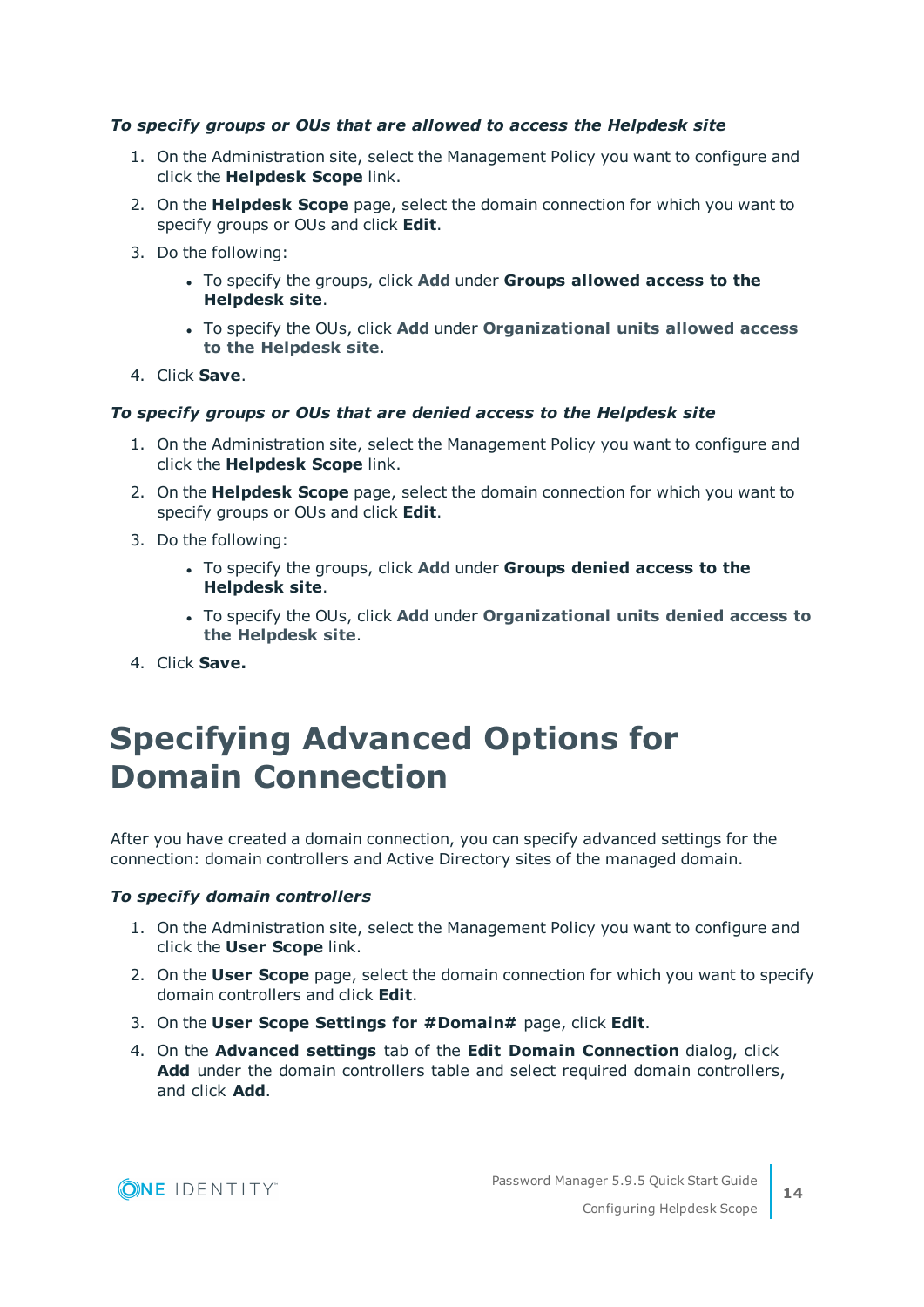5. Click **Save** and select how you want to apply the updated settings. You can either apply the new settings for this user scope only, or everywhere where this domain connection is used.

### <span id="page-14-0"></span>**Active Directory Sites**

By specifying Active Directory sites in the domain connection settings you select the site in which you want Password Manager to replicate changes as soon as they occur in other sites. This reduces downtime that users may experience when your environment has several Active Directory sites and changes do not get immediately replicated between the sites.

#### *To specify Active Directory sites*

- 1. On the Administration site, select the Management Policy you want to configure and click the **User Scope** link.
- 2. On the **User Scope** page, select the domain connection for which you want to specify Active Directory sites and click **Edit**.
- 3. On the **User Scope Settings for #Domain#** page, click **Edit**.
- 4. On the **Advanced Options** tab of the **Edit Domain Connection** dialog, click **Add** under the Active Directory sites table, select required sites, and click **Add**. You can use the autofill option to automatically populate the table with all available sites from the current domain.
- 5. Click **Save** and select how you want to apply the updated settings. You can either apply the new settings for this user scope only, or everywhere where this domain connection is used.

#### **Changes Propagation**

After you specify the Active Directory sites in which you want to push changes, you can also select what kind of changes to propagate. The following options are available:

- Propagate changes related to the user's account in Active Directory
- Propagate changes related to the user's Questions and Answers profile
- Propagate password-related changes

### <span id="page-14-1"></span>**Password Policies**

With Password Manager you can create custom password policies that extend the system password policy rules.

The domain must be added in order for Password Manager to read the Domain Password Policies in order to send email notifications to users.To create and manage password policies, you need to add a domain connection on the **Password Policies** tab of the

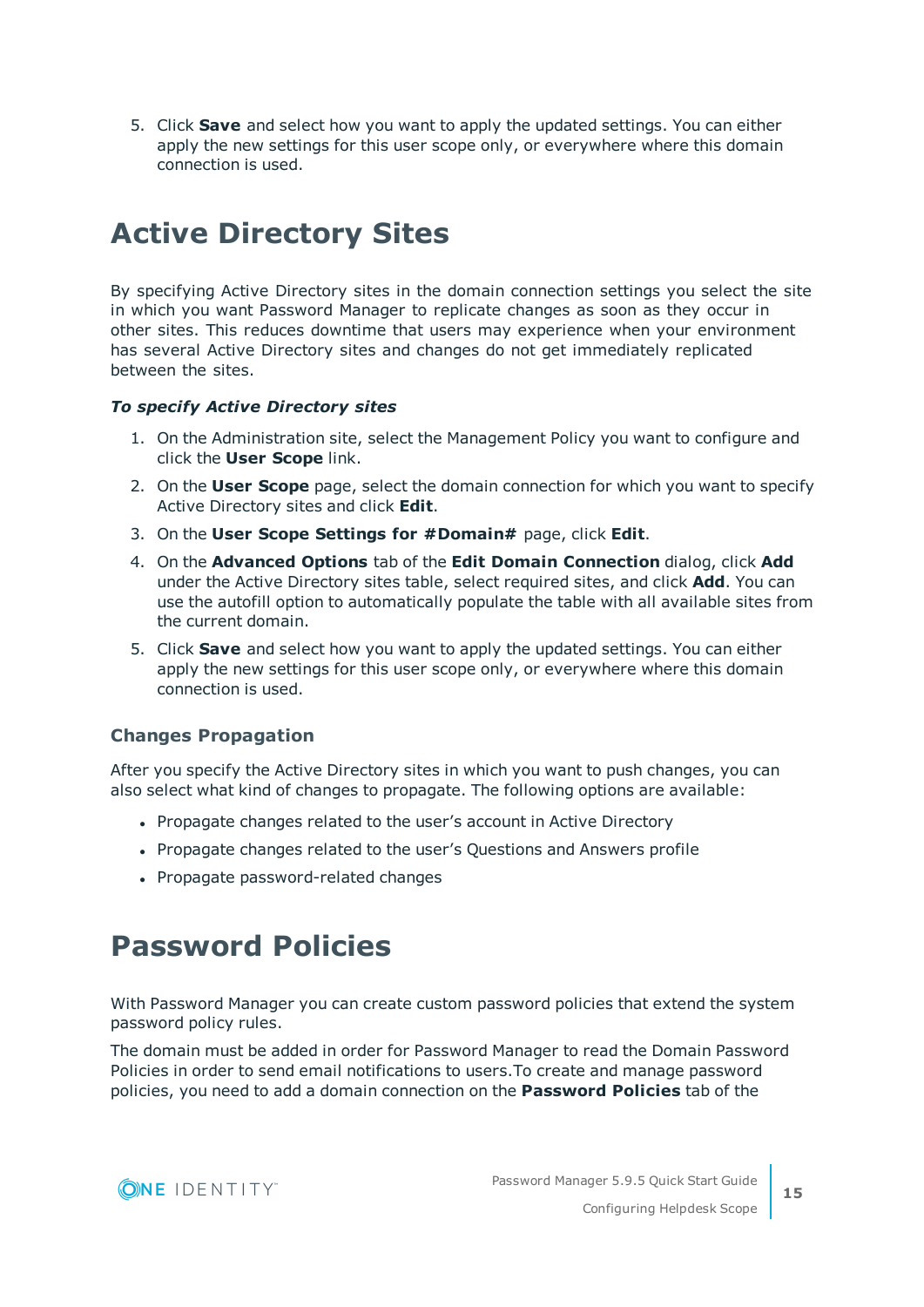Administration site. When adding the domain connection, you specify the domain to which password policies will be applied and the credentials that will be used to access the domain.

#### *To add domain connection*

- 1. On the home page of the Administration site, click the **Password Policies** tab.
- 2. Click **Add domain connection** to add a domain for which you want to create password policies.
- 3. If domain connections already exist, select a domain connection from the list. If you want to create a new connection, click **Add domain connection**.
- 4. If you selected to create the new domain connection, in the **Add New Domain Connection** dialog, configure the following options:
	- In the **Domain name** text box, type in the name of the domain that you want to add.
	- <sup>l</sup> In the **Domain alias** text box, type the alias for the domain which will be used to address the domain on the Self-Service site. This field is required because you can reuse the domain connection in the user scope.
	- To have Password Manager access the domain using the Password Manager Service account, click **Password Manager Service account**. Otherwise, click **Specified user name and password** and then enter user name and password in the corresponding text boxes. Note, that if Password Manager Service account is used to access the domain, it should have the required permissions.
- 5. Click **Save**.

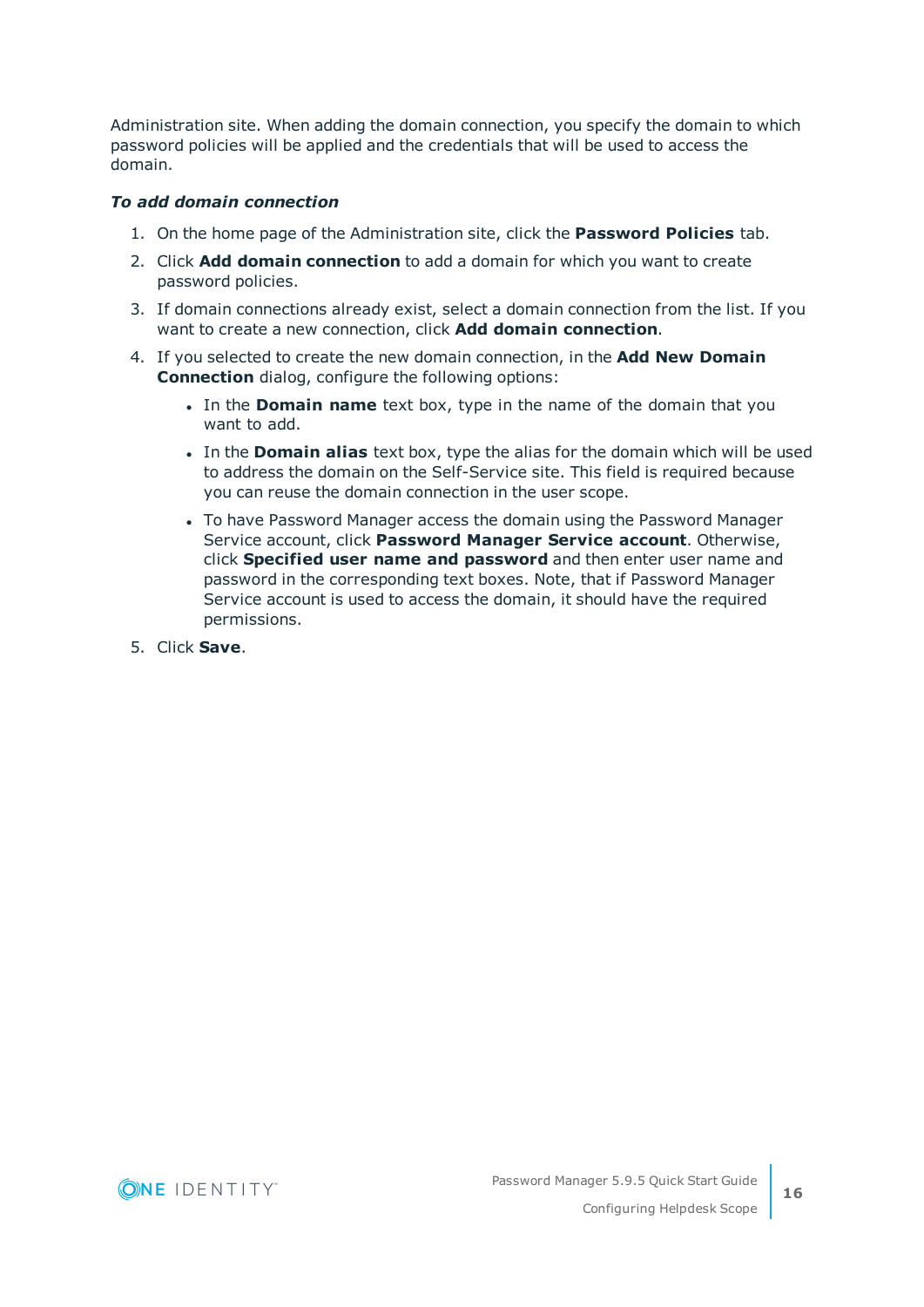# **Outgoing Mail Servers**

<span id="page-16-0"></span>You can configure one or more outgoing mail servers to send email notifications. If there are several servers, Password Manager will first attempt to use the top one in the list.

#### *To add outgoing mail servers (SMTP)*

- 1. Connect to the Administration site by typing the Administration site URL in the address bar of your Web browser. By default, the URL is http://<*ComputerName*>/PMAdmin/.
- 2. On the menu bar, click **General Settings|SMTP Servers** and then click **Add SMTP server**.
- 3. In the **Add SMTP Server** dialog box, configure the following options and click **Save:**

| <b>Option</b>                       | <b>Description</b>                                                                                                                               |
|-------------------------------------|--------------------------------------------------------------------------------------------------------------------------------------------------|
| Server name                         | Type the SMTP server name.                                                                                                                       |
|                                     | If the SMTP server uses the port which is<br>different from the default SMTP port 25,<br>you may specify the port using the<br>following format: |
|                                     | <server name="">:<port number=""></port></server>                                                                                                |
|                                     | where <server name=""> is the server<br/>name and <port number=""> is the port<br/>number used for SMTP communication.</port></server>           |
| Sender email address                | Type the sender's email address.                                                                                                                 |
| This server requires authentication | Select if the SMTP server requires<br>authentication.                                                                                            |
| User name                           | Type the user name under which<br>Password Manager will access the SMTP<br>server.                                                               |

**Table 1:**

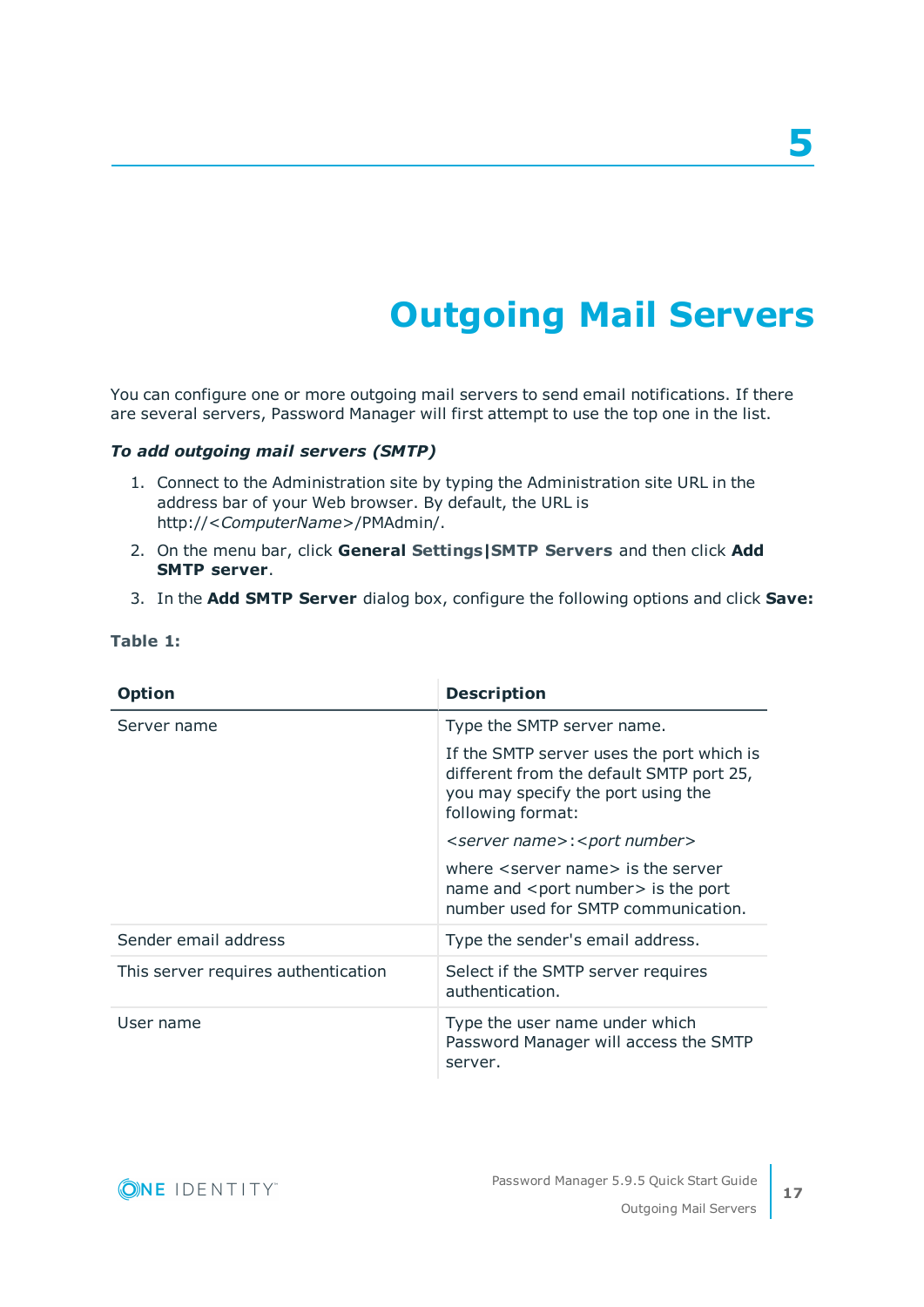| <b>Option</b>                                        | <b>Description</b>                                                   |
|------------------------------------------------------|----------------------------------------------------------------------|
| Password                                             | Type the password for this account.                                  |
| Confirm password                                     | Re-type the password.                                                |
| The server requires an encrypted<br>connection (SSL) | Select if the SMTP server requires an<br>encrypted connection (SSL). |

- 4. Follow steps 2-3 to add any additional SMTP servers.
- 5. Use the **Move Up** and **Move Down** buttons to change the order of the SMTP servers in the list.

The order of the servers in the list specifies how Password Manager uses the servers to send notification mail messages. Password Manager will first attempt to use the servers at the top of the list.

#### *To remove a server from the list of outgoing SMTP mail servers*

- 1. Connect to the Administration site by typing the Administration site URL in the address bar of your Web browser. By default, the URL is http://<*ComputerName*>/PMAdmin/.
- 2. On the menu bar, click **General Settings**, and then click the **SMTP Servers** tab.
- 3. On the **SMTP Servers** page, select the SMTP server you want to remove and click **Remove**.

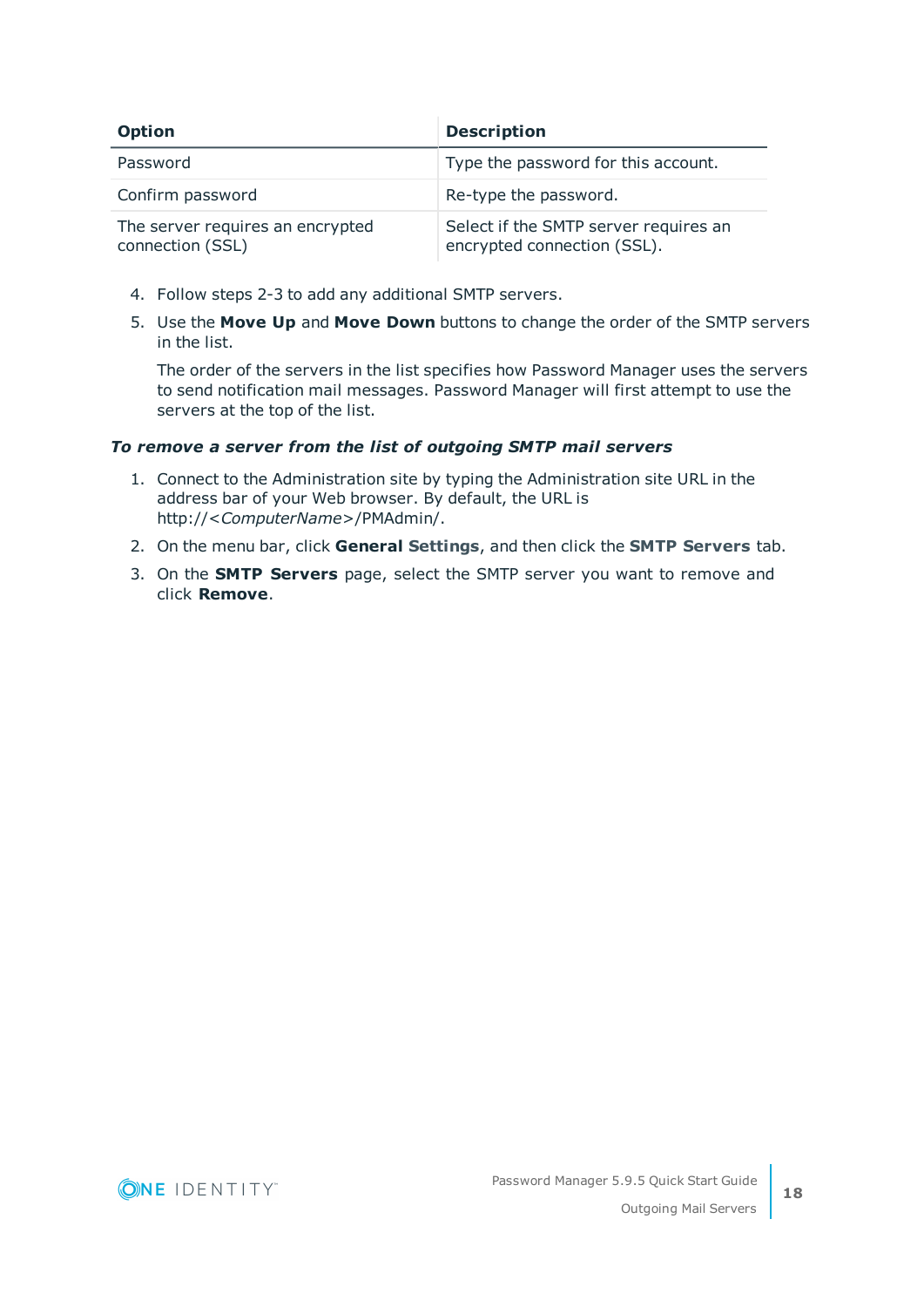### **6**

## **Reporting**

<span id="page-18-0"></span>Reporting is an optional component in Password Manager. To use the reporting feature, you must have an SQL database. For more information, see the Administrator Guide.